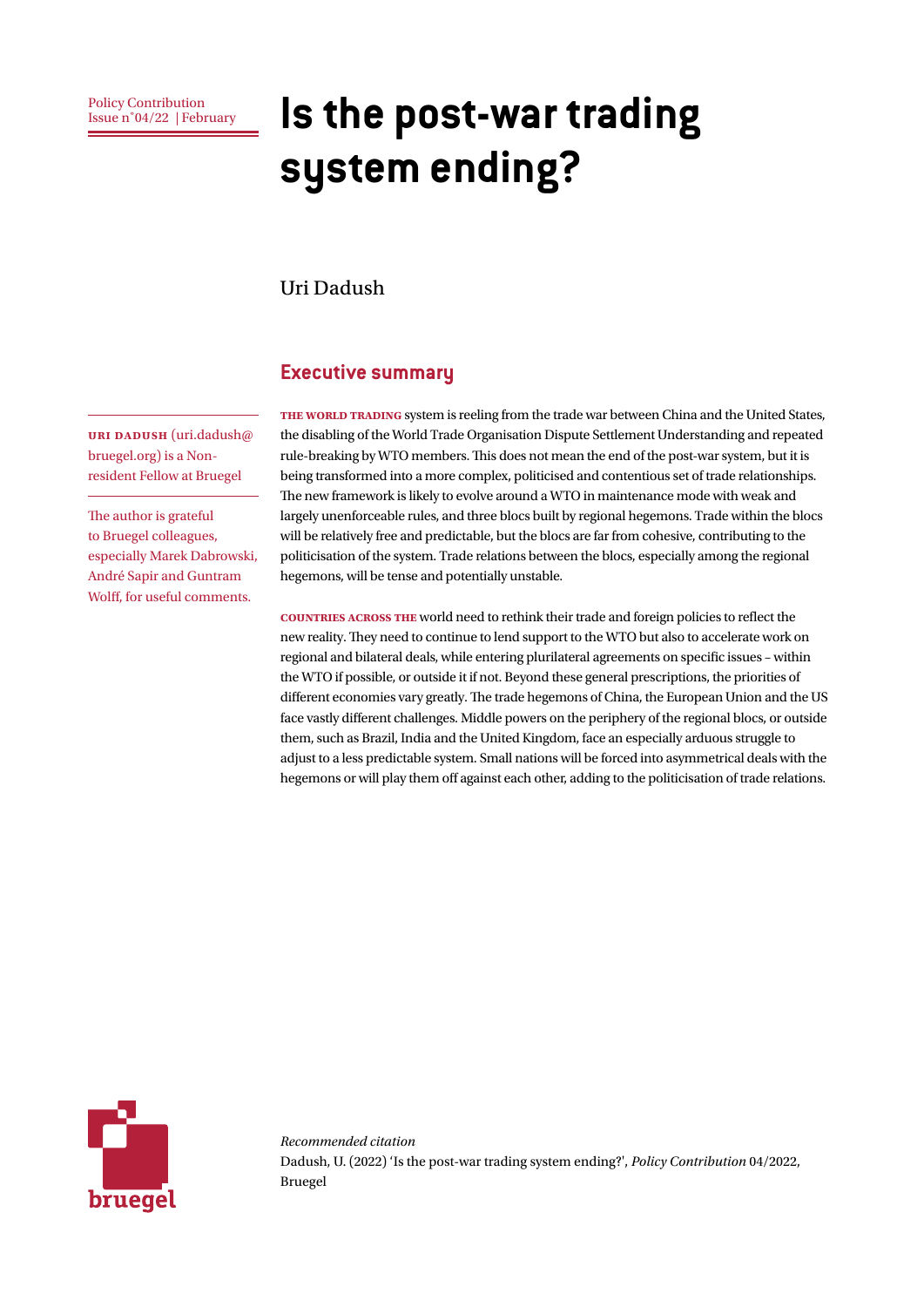The continued dysfunction of the World Trade Organisation (WTO) as a negotiating forum, the disabling of its dispute settlement mechanism, the trade war between China and the United States, and a proliferation of protectionist measures (Global Trade Alert, 2021) raise big questions: is the post-war multilateral world trading system, which enabled open and predictable trade, and which coincided with unprecedented economic progress, coming to an end? If so, what will take its place? These questions are especially critical for the European Union, whose members are among the countries most dependent on trade, and which is multilateralist by virtue of its construction.

The future is unknown, but bad and good scenarios can be sketched out and their consequences examined. Bad scenarios require preparation and mitigation; good scenarios may present opportunities to be seized early on. This Policy Contribution assesses how the trading system has changed over the last five years – roughly coinciding with the start of the Trump administration and one year of President Biden – and sets out scenarios for how the situation might evolve. Where possible, it derives some policy implications.

# **1 What constitutes the world trading system?**

Much of the discussion of the trading system is cast in legal terms. Though essential, the legal perspective offers only limited insight into the economic effect of trade measures. Even the most egregious violation of WTO rules can have minuscule economic and systemic effects, while interventions that can be plausibly defended as legal can have far-reaching adverse consequences. The enforcement of international law depends on the willingness of the most powerful sovereign nations to submit to it. So, it makes a big difference, for example, whether the rule-breaker is, say, Tunisia, or the United States – the principal architect of the post-war trading system. Our interest here is not the number of violations of the rules, but their cumulative economic effect and what they imply for the sustainability of trade flows.

In that spirit, I depart from standard approaches in two ways. First, I define the world trading system as all rules and regulations governing world trade, including the WTO but also rules established under regional trade agreements and national law. The WTO plays a central role in the world trading system because it is a near-universal treaty and it aims to govern the framework at all three levels, so members are obliged to fashion regional agreements and many domestic laws in a way that is WTO-compliant.

Though each regional trade agreement (RTA) comprises only two or a small group of partners, all RTAs together now cover most of world trade and often go much further than WTO disciplines. For example, while WTO agreements commit only to an upper bound for tariffs on most sectors, RTAs typically commit to zero applied tariffs on over 90 percent of trade. In 2020, nearly all EU members sent more than half of their goods exports to other EU members free of tariffs.

Domestic rules and regulations apply only in a single territory and are not enshrined in international treaties unless agreed explicitly. However, their coverage of commerce is comprehensive and detailed and can either promote or impede international trade in many ways. Most disputes involving international companies are adjudicated in national courts, and rules and regulations governing trade in services, e-commerce and government procurement are still predominantly national or local. Thus, all three levels of law – global, regional, national – are crucial in determining the state of the world trading system.

Second, I depart from standard approaches by referring to 'world trade' or 'international trade' to include not only trade in goods and services but also foreign direct investment. The system of laws governing foreign direct investment is quite separate from that of trade in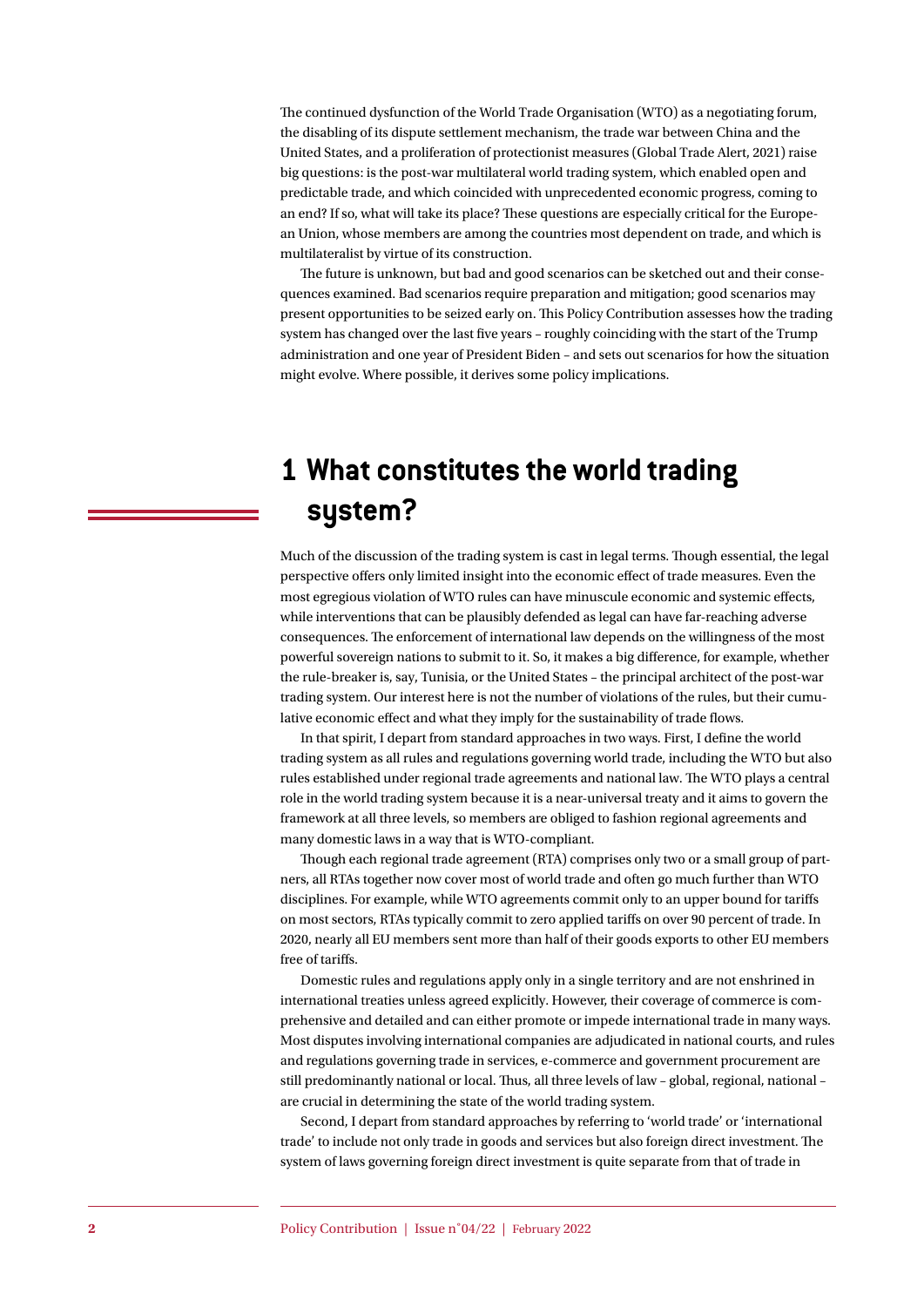goods and services. Investment protection is provided by bilateral investment treaties (BITs), while investment market access is governed by national laws and in some instances under regional trade agreements. The WTO's coverage of foreign direct investment in goods remains minimal. However, regardless of their legal separation, trade in goods and services and foreign direct investment have become inextricably connected through the globalisation of production, or global value chains. The locally procured sales of foreign subsidiaries are often larger than exports from a home base, and the lion's share of services trade occurs under Mode 3 (foreign establishment/commercial presence). Therefore, any realistic assessment of the state of the world trading system must include restrictions on investment.

# **2 The system post-Trump**

President Trump was elected on a nationalist and protectionist platform. On his third day in office, 23 January 2016, he abandoned the Trans-Pacific Partnership, a trade agreement that 12 nations, with the US leading, had negotiated over 10 years, but which had not been submitted for ratification by the US Congress. Trump made numerous anti-trade and anti-WTO interventions subsequently, including tariffs on aluminium and steel on national security grounds applied to allies Canada, Japan and the EU, and, most notably, Section 301 punitive tariffs against China, starting in July 2018. Trump also refused to renew the appointment of WTO Appellate Body judges, disabling it at the end of 2019. Though Joe Biden ran successfully against Trump on a platform highly critical of his trade policies, and has mended fences with the EU, he has shown little inclination to date to take a substantially different tack from Trump on China or on WTO dispute settlement. As anticipated during his election campaign, Biden has declined even to consider new free trade agreements as he focuses on the pandemic and economic recovery.

#### **The World Trade Organisation**

US dissatisfaction with the WTO long preceded Trump's arrival. The failure of the Doha Agenda – initiated in 2001 – and the failure even to agree that it has died, means the WTO has not been able to move forward on a multilateral deal entailing major trade liberalisation. The Trade Facilitation Agreement of 2013, which marked progress in establishing rules for custom procedures, is the only major achievement since the WTO was established in 1995. The last ministerial conference, held in Buenos Aires in 2017, ended without agreement. COVID-19 has repeatedly forced indefinite postponement of the 2019 conference. During Trump's tenure, the WTO was fundamentally damaged in two ways: the Dispute Settlement Understanding, considered the institution's crowning achievement, has been disabled, meaning that rules are in practice no longer enforceable; and the outbreak of a trade war between the largest trading nations, China and the US, and the associated rule breaking, has undermined the WTO's legitimacy and its prospects for reform.

The WTO contends with divisions among its members on crucial issues beyond China-US trade relations. These include a refusal of members such as India and South Africa to consider plurilateral deals as an alternative to the inoperable single undertaking/consensus procedure; opposition of China and India to the doing away of special and differential treatment for the best-performing developing economies; and the US refusal even to propose reforms of the Appellate Body that would assuage its concerns.

Despite the WTO's dysfunction and the deep divisions over how to reform it, none of its members appear ready to leave or dismantle it. The EU remains strongly committed to multilateral negotiations and has been part of an effort, with China and about 40 other members, to establish an interim arrangement to settle disputes, using arbitration under Article 25 of the General Agreement on Tariffs and Trade (GATT) while the WTO Appellate Body remains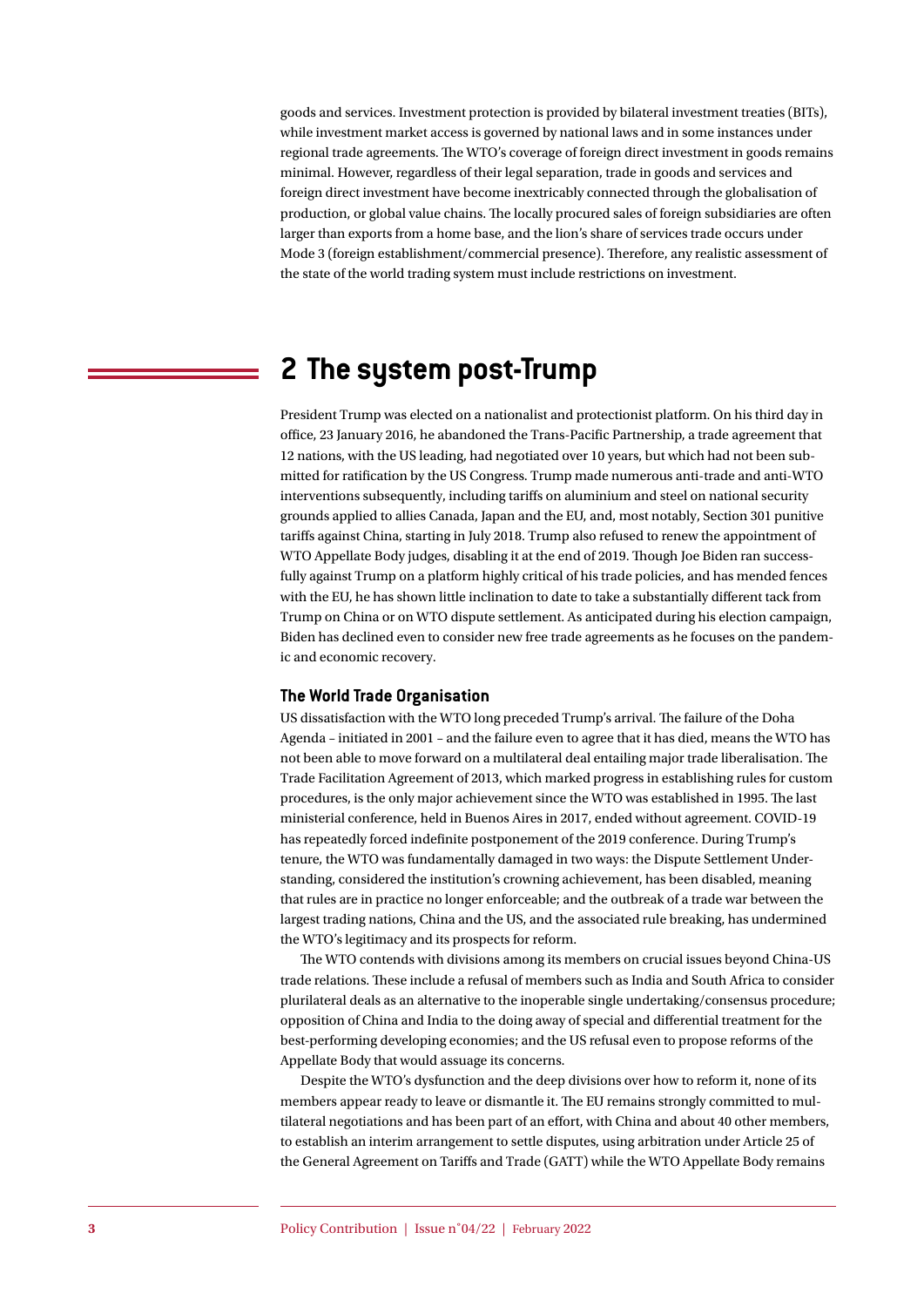inoperable. The Biden administration has departed from Trump by voicing support for the WTO. China has signalled in different forums that it will entertain structural reforms designed to allay concerns about its subsidies and other distortive measures (Dadush and Sapir, 2021). China has joined negotiations on various 'open' plurilateral deals<sup>1</sup>, and has helped bring one – on domestic services regulation – to a successful conclusion. The WTO's rule book, its *acquis*, continues to be valued by its members, giving it life despite the shortcomings.

#### **Regional trade agreements**

**There has been a major acceleration in bilateral and regional deals, and an improvement in their coverage and depth**

Since 2017, there has been a major acceleration in bilateral and regional deals, and, more importantly, an improvement in their coverage and depth. RTAs notified at the WTO since 2017, or on which negotiations have concluded and are in the process of being ratified, include the Comprehensive and Progressive Agreement for Trans-Pacific Partnership (CPTPP), accounting for over 13 percent of world GDP, and the Regional Comprehensive Economic Partnership Agreement (RCEP), which includes China and several Asian economies that are also part of CPTPP, and which accounts for 30 percent of world GDP. Other notable deals include the United States, Mexico and Canada agreement (USMCA) which revises and extends the previous arrangement, and which also accounts for about 30 percent of world GDP, and the African Continental Free Trade Area (AfCFTA), which accounts for about 3 percent of world GDP. At least two important bilateral deals have come into force: EU-Canada and EU-Japan. Negotiations between the EU and Mercosur have been concluded but the deal faces major ratification obstacles, as does the innovative Comprehensive Agreement on Investment between the EU and China.

The number of RTAs in force notified at the WTO increased by a similar amount in the last five years as it did from 2011 to 2016: 68 in the latter period, compared to 61 in the previous one. Recently, several new agreements arose from Brexit and the subsequent rearrangement of the United Kingdom's trade relations with third parties.

More important than the raw numbers, however, are the type and size of agreements that have been reached. After a fallow period from 2009-2010 in the wake of the global financial crisis (GFC), deals notified from 2011 to 2016 included no mega-regional agreements, and consisted of relatively small bilateral deals. Australia-Japan and China-Korea were among the largest. In contrast, recent deals including CPTPP and USMCA are 'deep' agreements encompassing large parts of world trade and containing important new WTO+ provisions on ecommerce, state-owned enterprises, subsidies, and labour and environmental standards. The RCEP is a less deep agreement but includes harmonised rules of origin, which will significantly facilitate the operation of value chains across Asia. AfCFTA should also be seen as a landmark agreement because it aims to integrate the market of Africa, the world's poorest continent, home to many countries which took a sceptical view of the benefits of free trade after their colonisation by European powers ended some six decades ago.

Economists sometimes underestimate the importance of regional agreements, viewing them correctly as second-best to multilateral deals. Studies of regional trade agreements based on static simulation models typically identify only small net welfare gains accruing to the parties, even when agreements are large and comprehensive – less than 1 percent of GDP once and forever. They also indicate welfare losses in third parties as trade is diverted from them. However, while these calculations are useful in many contexts, they fail to account for long-term dynamic gains from trade, such as those arising from competition and learning from the frontier. Most importantly, they use the status quo – ie relatively free trade under

<sup>1</sup> 'Open' plurilaterals, such as the Information Technology Agreement, convey the benefits of the deal to all WTO members, whether they are participants or not, and do not require a waiver from the whole membership. They are possible when a critical mass of countries commits (ie there are few significant free riders) and when the reforms they commit to are seen as promoting their own competitiveness. 'Closed' plurilateral deals, such as the Government Procurement Agreement, do not convey benefits to non-participants and typically do not include a critical mass of countries. However, under current WTO rules, closed plurilaterals require a waiver from the whole membership. No closed plurilateral deal waiver has been granted since the Uruguay Round.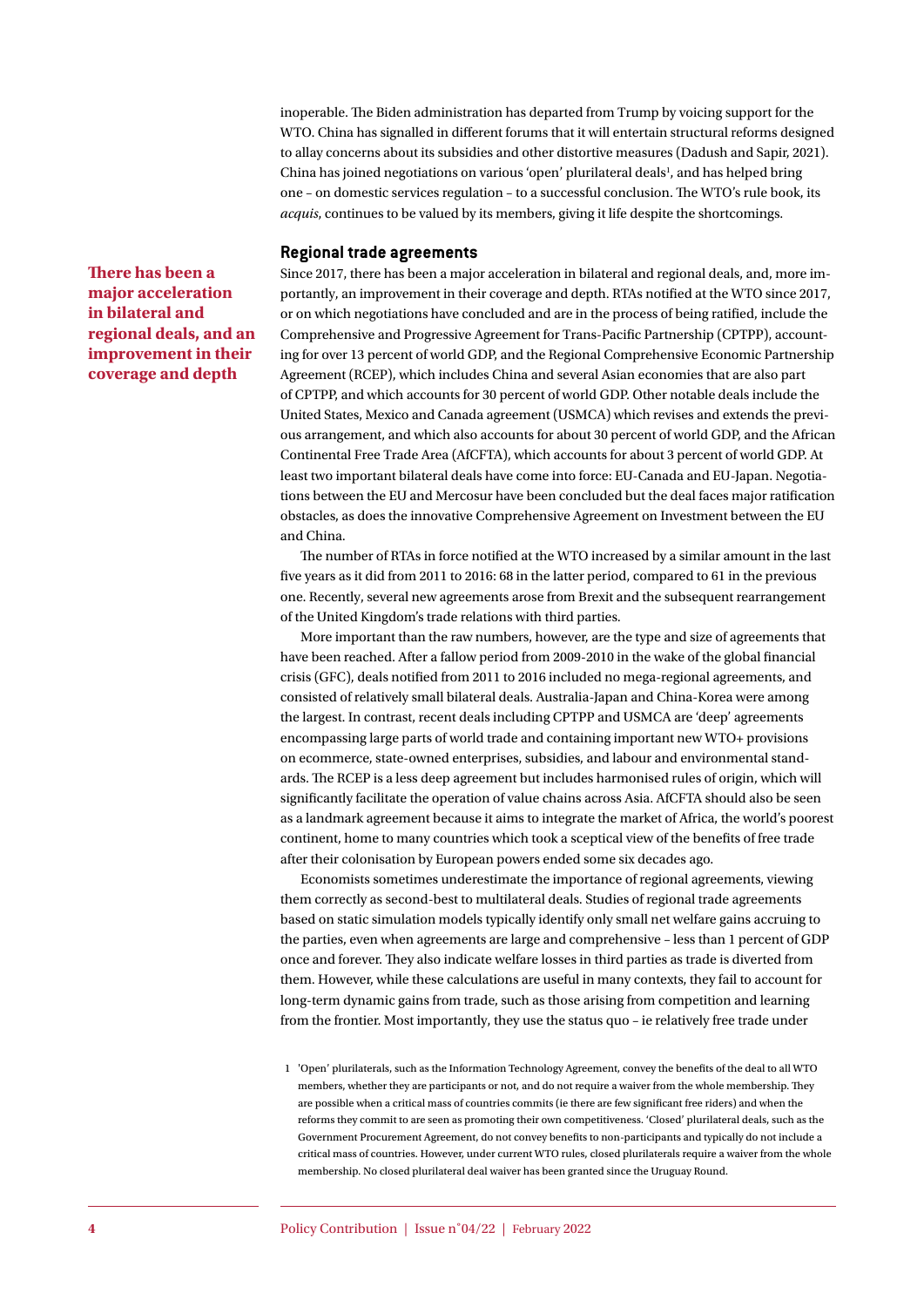WTO rules – as the counterfactual, which is precisely the assumption that ought to be questioned in the present circumstances.

For the United States, prior to USMCA, the last notified agreements were small and date back to 2012, when those with Panama, Colombia and Korea came into force. India has also stood back from major deals, dropping out of RCEP at the last moment, even as it resists all initiatives for WTO reform.

It is difficult to escape the conclusion that, faced with WTO negotiating dysfunction, India's obstructionism and US opposition to the point of withdrawal from its adjudication function, nations worldwide have sought predictability in their trade relations elsewhere. They are doing so by striking deals with their most important trading partners, even the most distant. If anything, this trend appears to have been reinforced recently, as shown, for example, by China's and the United Kingdom's applications to join the CPTPP2 .

#### **Domestic laws and regulations**

The only source of regularly updated information on trade interventions that claims to cover domestic laws and regulations - as well as changes in tariffs - is Global Trade Alert (GTA)<sup>3</sup> (Evenett and Fritz, 2021). Drawing on various national sources, GTA reports 33,000 harmful rules ('harmful interventions') and 7100 'liberalising interventions' in the last five years, compared to 18,400 harmful interventions and 4300 liberalising measures from 2011 to 2016. Thus, harmful interventions have been four to five times more frequent than liberalising interventions, and the number of harmful interventions increased by 80 percent in the last five years compared to the previous five.

Only 7 percent of harmful interventions are tariff measures. Even before the pandemic, subsidies of various kinds that placed foreign producers at a disadvantage – whether at home or abroad – accounted for the vast majority of these measures. The remaining measures consist mainly of contingent protection and foreign-investment restrictions. Contrary to the popular view, trade-distorting subsidies are frequent in manufacturing, and not just in agriculture, in violation of WTO rules. Moreover, though China is a major offender, so are the European Union and the United States.

It is difficult to characterise such a vast mass of interventions, but one can point to some important developments in the largest traders. For example, the US and the EU have adopted more stringent foreign-investment screening measures, especially those designed to guard against security risks and subsidised competition from China. Under its Buy American Act, the United States has further restricted foreign access to its public procurement. China has stepped up various forms of control over foreign-invested companies, including in the political sphere - for example, by penalising firms that refuse to buy or produce in Xinyang<sup>4</sup>. However, its 2020 Foreign Investment Law introduced many important liberalisation measures.

# **3 Quantification**

The previous discussion shows that large parts of world trade have become less open, most notably between China and the United States, the world's largest economies. But it is also evident that other parts of world trade have become more open as huge regional deals have been struck. At the same time, since WTO rules are no longer enforceable under the Dispute Settlement Understanding, all trade that is not covered by trade agreements has become less secure

2 See <https://www.gov.uk/government/collections/uk-position-on-joining-the-cptpp-trade-agreement>.

3 See [https://www.globaltradealert.org/]( https://www.globaltradealert.org/).

4 See *Reuters*, 'China warns Walmart and Sam's Club over Xinjiang products', 31 December 2021, [https://www.](https://www.reuters.com/world/china/china-graft-agency-warns-walmart-sams-club-over-xinjiang-products-2021-12-31/) [reuters.com/world/china/china-graft-agency-warns-walmart-sams-club-over-xinjiang-products-2021-12-31/](https://www.reuters.com/world/china/china-graft-agency-warns-walmart-sams-club-over-xinjiang-products-2021-12-31/).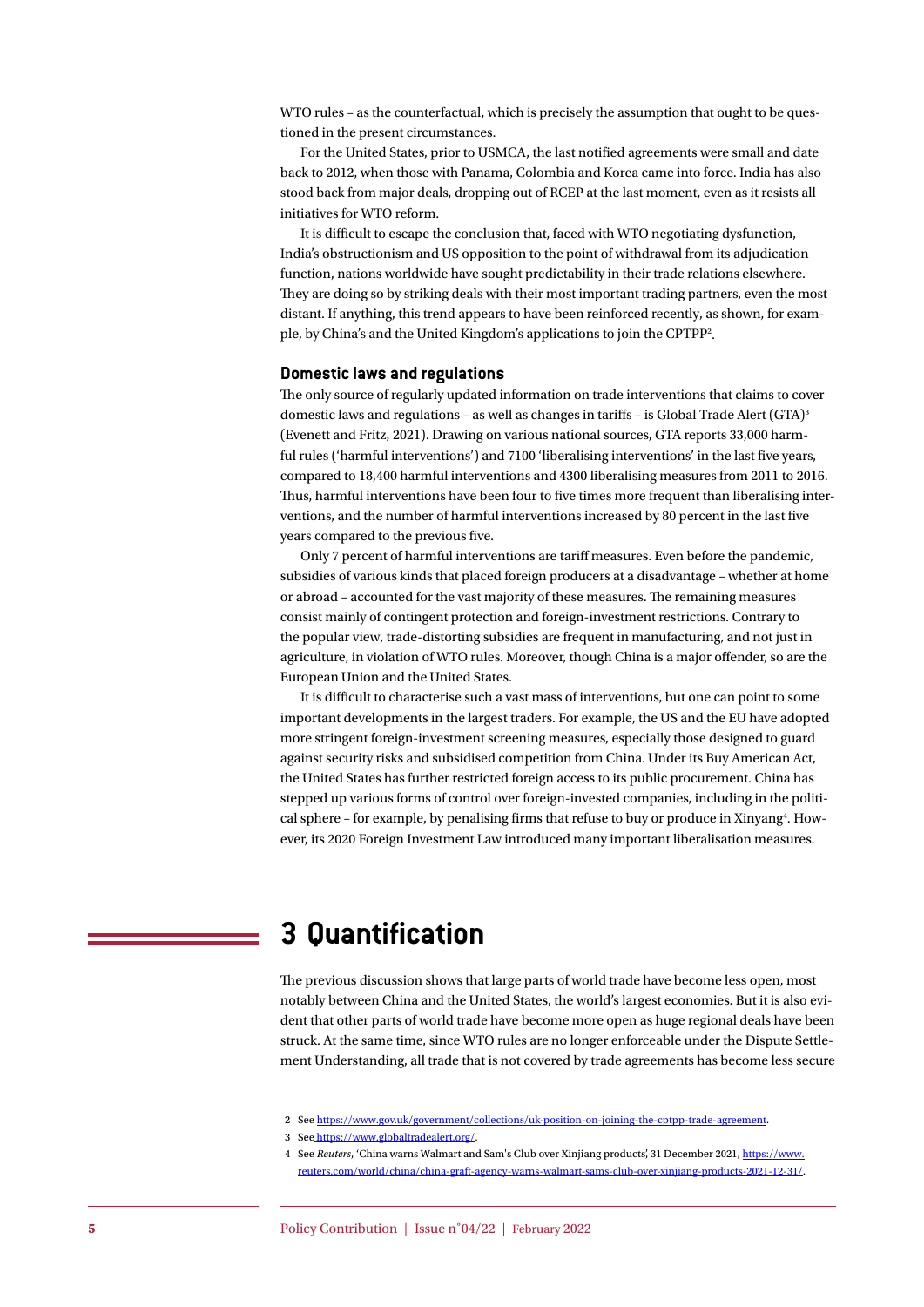and predictable. While trade within the European Union, and that within USMCA, CPTPP and RCEP, to take four major examples, can rely on agreed enforcement mechanisms, trade that is covered only by the WTO cannot. This is an especially ominous development because the world's largest trading nations are by far the most reliant on WTO dispute settlement. No bilateral agreements exist between China, the EU, the US and India, for example. The smallest and poorest nations, in contrast, only rarely resort to the WTO to settle disputes<sup>5</sup>, though even the possibility that they can do so is a check on all members.

What is the net effect on trade flows of the restrictive and liberalising interventions that have been put in place over the last five years? This question could in theory be addressed in two ways: by estimating the tariff-equivalent effect of thousands of specific measures, or by examining the recent evolution of world trade against a counterfactual. Unfortunately, without a major modelling exercise (and possibly not even then), neither approach can provide an unequivocal answer, based on the information and modelling techniques presently available.

Analyses of major interventions can shed some light, however (Box 1). The single most important restrictive event is the China-US trade war, which has resulted in additional tariffs of 20 percent on about \$500 billion in bilateral trade. Yet, China-US trade in goods accounts for less than 3 percent of total world trade in goods, and, according to Petri and Plummer (2020), the combined effect on global welfare of CPTPP and RCEP more than fully offsets the impact of the China-US trade war, though not for China and the US, which are net losers from the increased tariffs.

#### **Box 1: Chronology of trade events**

dated.



Note: From 2017 to 2020 the EU concluded FTAs with Canada, Japan and Vietnam, and concluded negotiations with Mercosur.

5 Settling disputes at the WTO relies on the ability of the plaintiff to apply retaliation, which small and poor members tend to find ineffectual in a small market, or even impossible for the lack of alternative domestic suppliers. Moreover, the process is lengthy, expensive and requires legal capacity that may be lacking.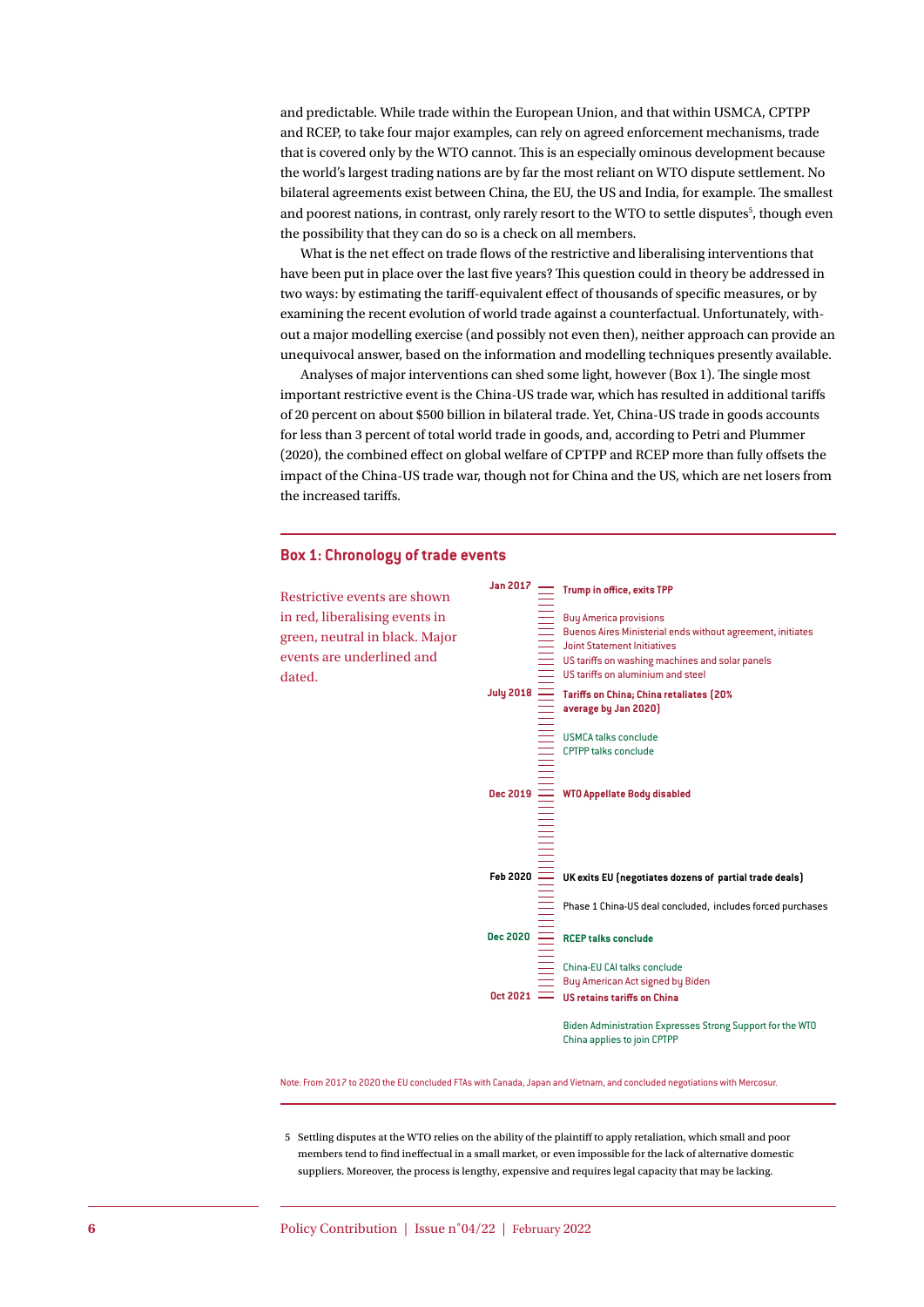Estimates of US welfare losses from the trade war place them at around \$50 billion, equal to just 0.04 percent of US GDP (Fajgelbaum and Khandelwal, 2021). And these losses are unlikely to have been offset by USMCA, which – though it contains innovative features – was essentially a revision of an existing agreement. As concerns openness to trade, the US is almost certainly in a worse place than it was five years ago.

In contrast, trade conducted by the EU is almost certainly somewhat freer than five years ago on account of its recent trade agreements. Brexit was a setback, but trade between the EU and the UK remains largely free under a revised framework. Tariffs on EU exports of aluminium and steel to the US are now effectively lifted and replaced by a presently non-binding tariff rate quota arrangement (Dadush, 2021), and an agreement was struck in the long-standing Airbus-Boeing dispute<sup>6</sup>.

The tens of thousands of restrictive domestic measures listed by Global Trade Alert are certainly alarming. However, their quantitative impact is unclear. For example, GTA identifies thousands of subsidy interventions by the United States, most of them in manufacturing, identifying their source but not their size. In fact, the two main sources of non-agricultural subsidies are the US Small Business Administration and the Export-Import Bank (Evenett and Fritz, 2021, pp 53-60). These organisations mainly dispense loans at preferential interest rates and their overall portfolios and budgets grew only modestly in the years preceding the pandemic. Accordingly, the grant element of net new loans and transfers dispensed by them is unlikely to be much above several billion dollars a year. There is little doubt that these interventions break WTO rules (or at least depart from the spirit of non-discrimination) and their trade-distorting effect is significant for some firms in some sectors, but their quantitative impact on trade appears limited.

These partial analyses suggest that – except in the case of the United States and, possibly, China – trade for many nations, especially those in the Pacific rim, the EU and Africa, may be freer today than five years ago.

However, it is not possible to draw firm conclusions. What is the trade and investment deterrent effect, for example, of the uncertainties generated by the disabling of the WTO Appellate Body? And will this deterrent effect become magnified over time as trade disputes fester? These important research questions remain open.

If the cumulative effect of the restrictions applied over the last five years was large, it should be visible in the evolution of trade flows, in the form of a sharp reduction in the growth of world trade. At this stage, it is not possible to say with any confidence whether or not this has occurred. World trade slowed sharply in the wake of the global financial crisis, well before Trump's arrival. According to the International Monetary Fund *World Economic Outlook* (October 2021; Figure 1), over the last five years the volume of trade in goods grew at the average annual rate of about 2.8 percent, the same rate as the previous five years. China-US trade, where one would be most likely to see the effect of protection, grew rapidly in 2021 from the pandemic-stricken levels in 2020. Although China-US trade is down from its peak in 2018, it is a little larger than in 2016.

Of course, there are significant confounding influences that prevent identification of the effect of protectionism on trade. In 2019, world trade stagnated reflecting a large slowdown in global economic activity arising from many factors unrelated to trade policy. The pandemic, which hit in early 2020, caused the biggest decline in world trade since the Great Depression, followed by a very sharp recovery.

**Trade for many nations, especially those in the Pacific rim, the EU and Africa, may be freer today than five years ago**

<sup>6</sup> See for example *France24*, 'US and EU reach deal to end 17-year Airbus-Boeing trade dispute', 15 June 2021, [https://www.france24.com/en/europe/20210615-us-and-eu-reach-deal-to-end-17-year-airbus-boeing-trade](https://www.france24.com/en/europe/20210615-us-and-eu-reach-deal-to-end-17-year-airbus-boeing-trade-dispute)[dispute](https://www.france24.com/en/europe/20210615-us-and-eu-reach-deal-to-end-17-year-airbus-boeing-trade-dispute).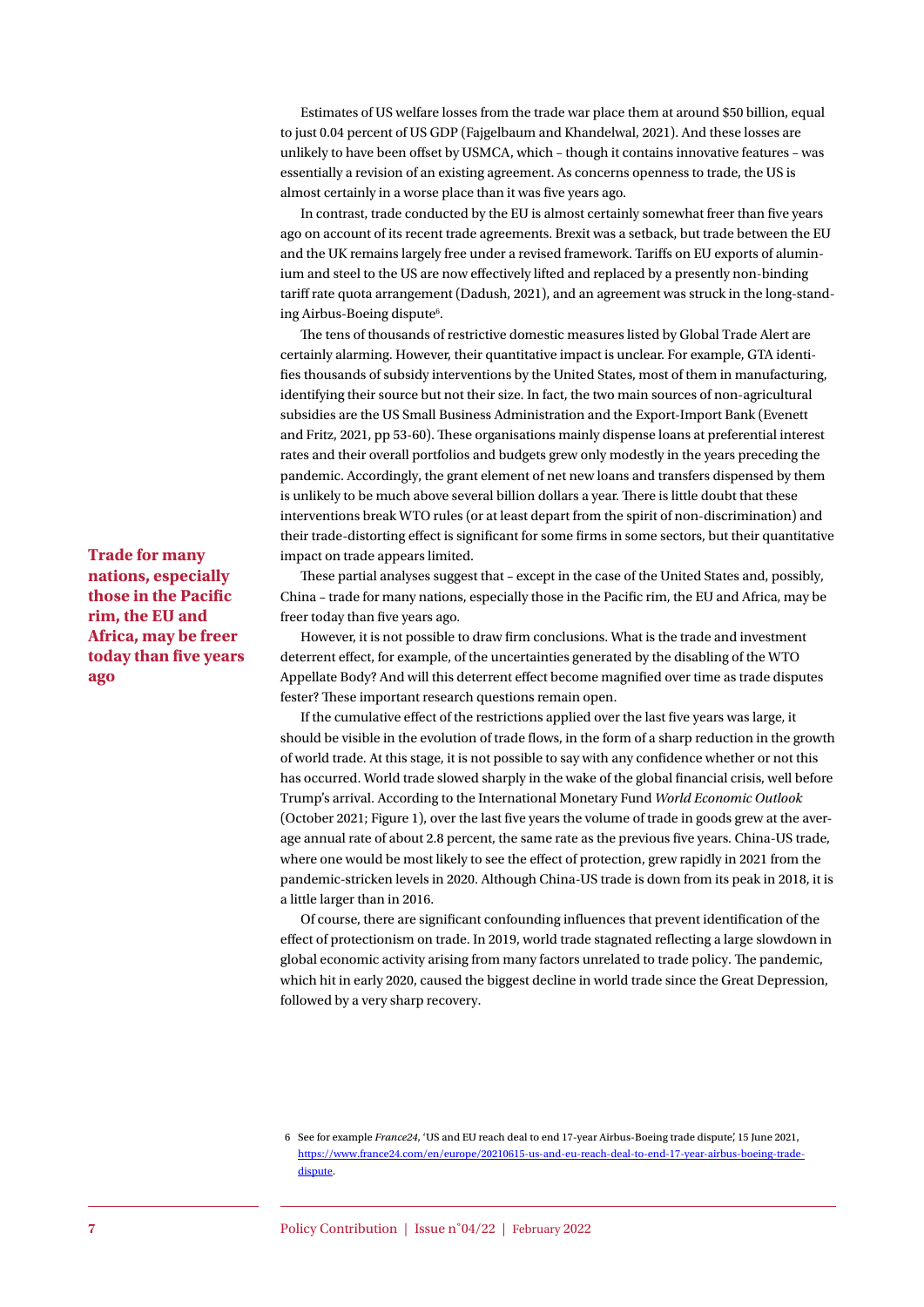

#### **Figure 1: annual growth of world GDP and trade volume of goods and services, % change**

Source: Bruegel based on IMF *World Economic Outlook* Database, October 2021.

In any event, it is early days to gauge the effects of protectionist measures on global trade flows. Though the atmospherics of trade had deteriorated already in the run-up to Trump's election, and markedly on the US withdrawal from TPP and with the levying of tariffs on aluminium and steel, major restrictive measures took effect only in 2018 with the Section 301 actions against China. The WTO dispute settlement mechanism was known to be under threat even before Trump's election, but it was disabled only at the end of 2019. Growth of trade in 2021 is still only an early estimate.

In 2021, world FDI had recovered from very low levels during the pandemic<sup>7</sup>. However, it remains about 20 percent below the level reached in 2016, on account of a decline in both inward and outward FDI in Europe and the United States, while flows of developing countries, including inward flows to China, have remained at similar levels as five years earlier. Despite the trade war, the US and China retain their ranks as the premier FDI destinations.



#### **Figure 2: FDI inward flows for the world, developed and developing countries, \$ billions**

Source: Bruegel based on UNCTAD *World Investment Report* 2021.

7 See Paul Hannon, 'Foreign Investment Bounced Back Last Year but Did Little to Ease Supply Strains', *Wall Street Journal*, 19 January 2022, [https://www.wsj.com/articles/foreign-investment-bounced-back-last-year-but-did-little](https://www.wsj.com/articles/foreign-investment-bounced-back-last-year-but-did-little-to-ease-supply-strains-11642608002)[to-ease-supply-strains-11642608002](https://www.wsj.com/articles/foreign-investment-bounced-back-last-year-but-did-little-to-ease-supply-strains-11642608002).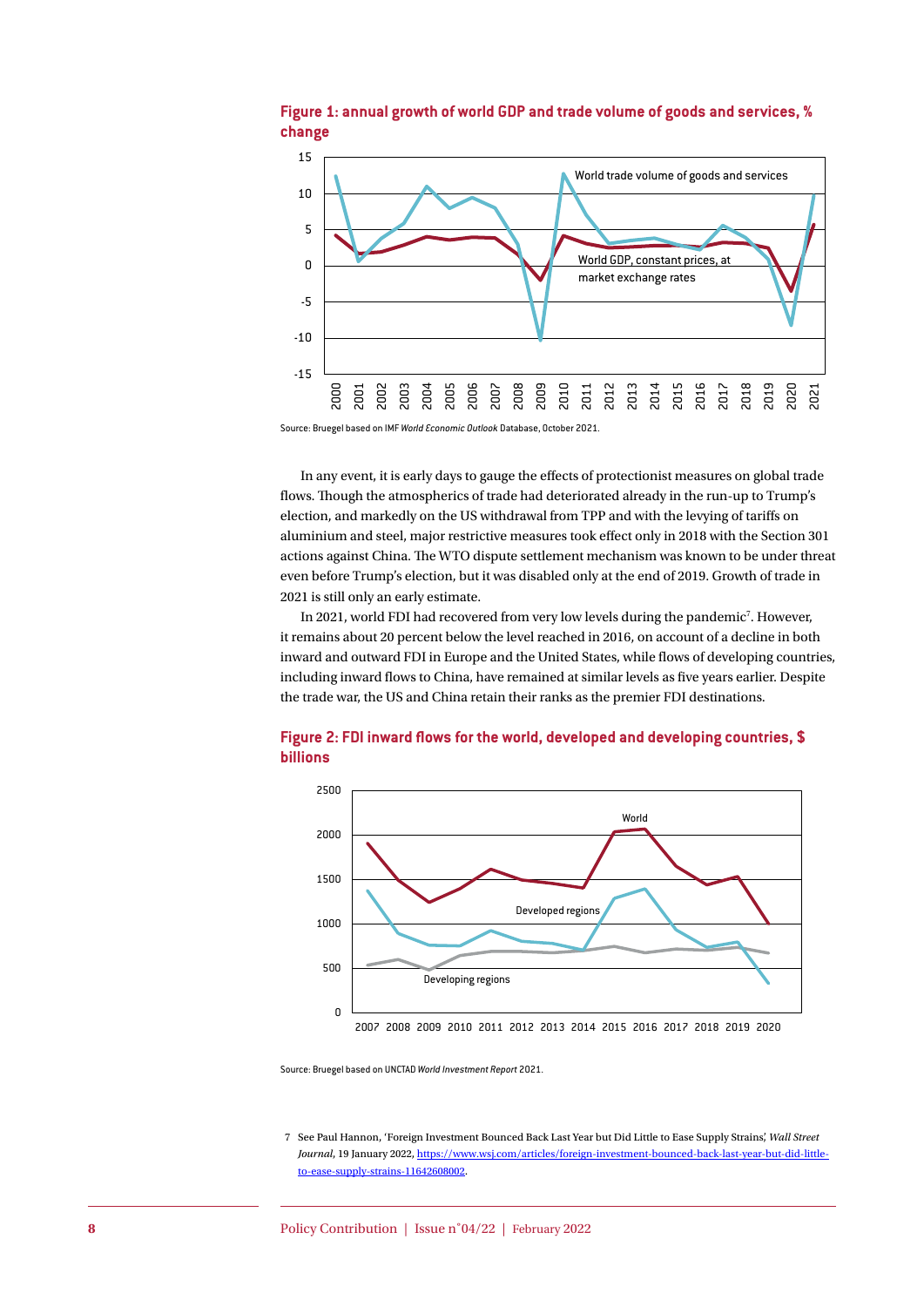In summary, some of the institutional underpinnings of world trade have been damaged, while others – mainly due to RTAs – have been strengthened in the last five years. Because of RTAs, the trade of the EU and Japan is probably freer. US trade is almost certainly less free and trade among the largest economies has become less predictable as the crisis in the WTO has deepened. However, it is not possible to say with certainty whether the net effect of these big changes is to make trade across the world less or more restricted. Though the headline average growth rate of world trade has not changed, it is also not possible to say whether, because of institutional changes, trade flows have slowed or accelerated relative to a counterfactual where institutional arrangements did not change. If anything, the evidence underscores the resilience of trade and foreign investment, even in very difficult circumstances.

### **4 Scenarios**

Very bad and very good scenarios for world trade are both possible. However, the worst and best outcomes are equally unlikely. A more likely scenario lies in between (Figure 3).

#### **Figure 3: Worst, medium and best-case scenarios for global trade relations**

#### **Best case**

WTO adopts 'closed' plurilateral approach. DSU revived.

#### **Medium-case prediction**

China-US hostility persists but trade remains. WTO in maintenance mode. MFN average tariffs rise a bit. Three regional blocs, not cohesive. Tense relations among blocs; *ad hoc* dispute settlement. World trade grows at the rate of world GDP

#### **Worst case**

World trade declines

Source: Bruegel. Note: DSU = Dispute Settlement Understanding.

A worst-case scenario is conceivable, in which China and the US decouple, the WTO unravels, and the world descends into a dark age of protectionism, with declining world trade. There are two reasons to think it will not materialise: globalisation is not stopping, and countries are increasingly compelled to cooperate.

Countries that stand back from globalisation pay a heavy price in terms of foregone welfare and, ultimately, history shows, loss of international competitiveness and political legitimacy at home. Globalisation persists because vast arbitrage opportunities remain in the markets for goods, services and capital, and these opportunities are difficult to resist. Arbitrage opportunities remain despite the global market integration of past decades because many developing countries, home to most of the world population, are growing rapidly and because product and process innovations continue. Severe restrictions on migration (that do persist because they are supported domestically) imply that very large wage and price differences will remain. These can only be narrowed through trade and investment over a long time. Meanwhile, ICT-based innovations, including remote work, e-commerce, artificial intelligence, blockchain and cryptocurrencies, are reducing trade costs, sometimes dramatically, by improving the ability to coordinate and exchange.

Meanwhile, globalisation itself and other factors that are largely extraneous to economic forces are greatly raising the stakes for international cooperation, of which trade is an essential part. Without trade in vaccines and personal protection equipment, there would have been many more COVID-19 victims, and economies would have struggled even more than they did to compensate for domestic supply disruptions. Mitigation of climate change and adaptation to it will be much more costly without open and predictable trade.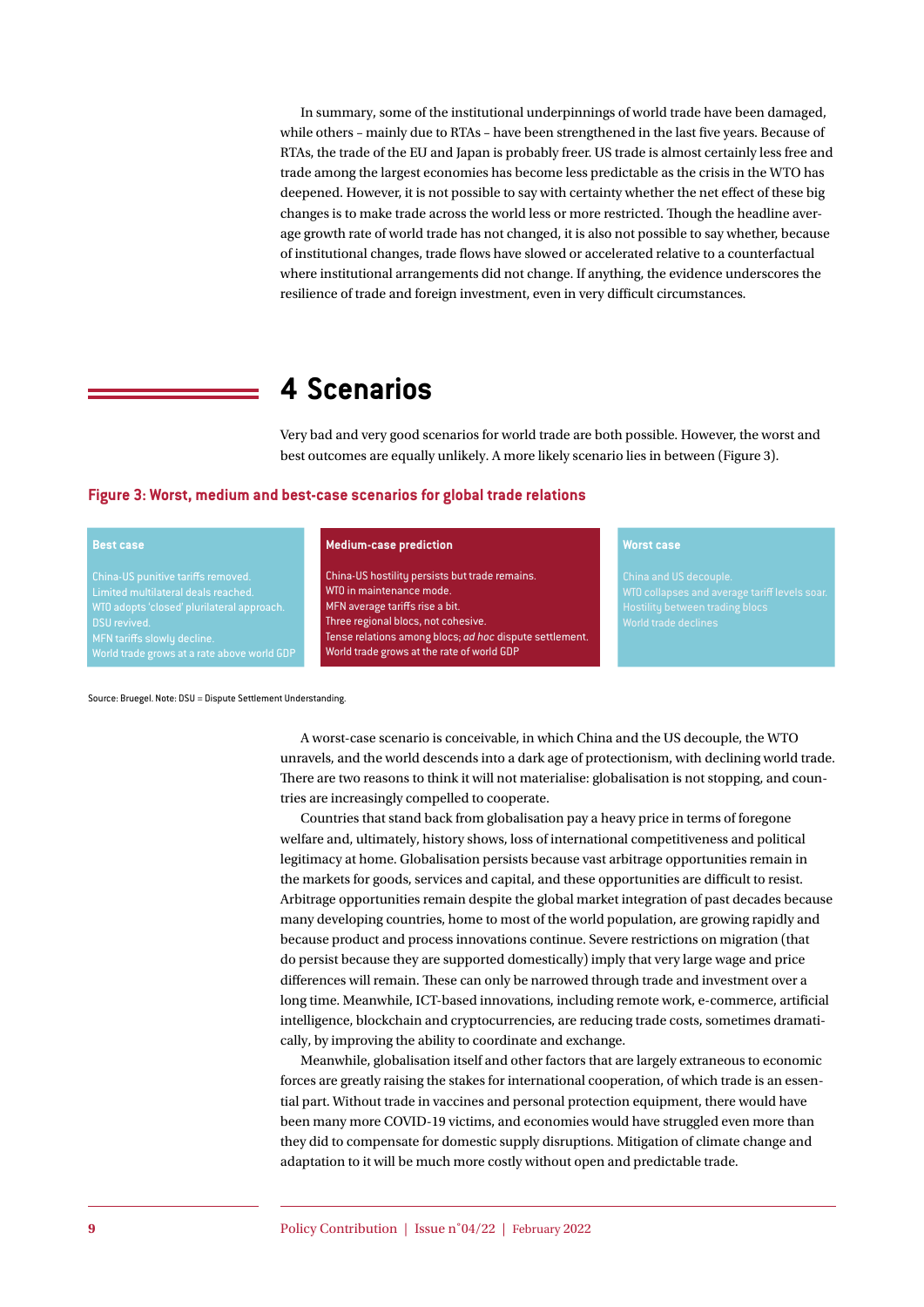A best-case scenario, in which China and the US resolve their differences, WTO dispute settlement is reanimated, the WTO recovers its capacity to strike major deals, and MFN tariffs decline, is not impossible, but is also unlikely. There is little reason to believe that the impasse on the big dividing issues at the WTO can be overcome, given the increased complexity of the issues confronting it, the diversity of its membership and the limitations imposed by its consensus rule. The deepening geopolitical and security divide between China and the US adds greatly to the complexity (Dadush, 2022). Trade relations between the two giants are now less dependent on the technicalities of trade distortions than on geopolitics, and the prospects there are not good. Against that background and given its sharp political divisions on trade, the US does not appear likely to submit itself once again to binding adjudication in the WTO.

# **5 Prediction**

The most likely scenario is a trading system based on trade blocs built around China in Asia, Germany/France in Europe, and the US in the Americas. Within the blocs, trade will be largely open and predictable -as presently seen within the EU and USMCA, for example - but none of the blocs are cohesive. Within each bloc, individual members – including the largest – will be attracted by the gravitational pull of large members outside the bloc. The Asian bloc (built mainly around RCEP and CPTPP) is likely to remain the least cohesive, reflecting its many territorial disputes. Large Asian nations such as Japan must trade with China but also fear it, and are reliant on the US security umbrella. India, protectionist and a rival to China, remains outside any of the blocs. The EU, a customs union and a single market in many respects, is the most cohesive trade bloc but because of divergent trade interests, internal divisions, and its reliance on the US security umbrella to contain Russia, it will struggle to define a trade strategy that accommodates both China and the United States. The United States dominates in North America, but further south, Brazil and other nations, for which China and the EU represent very large export markets, are likely to chart a more independent course.

The WTO will languish in a kind of maintenance mode, as at present, but will not collapse. It will remain a reference framework, a forum for discussion and a purveyor of limited disciplines on international trade. Its weak and unenforceable rules mean that relations between the blocs will be tense, uncertain and potentially unstable, especially among the three regional hegemons. Inter-regional disputes, such as those on aluminium and steel between the EU and the US, will proliferate and will be resolved in ad-hoc bilateral negotiations, or will simply fester when those fail. Outside the blocs, the absence of a binding adjudication process will lead to the politicisation of issues in many instances.

Many small and middle powers – ranging from the likes of Morocco to Brazil, India and the United Kingdom – will operate on the periphery of the blocs. In the event of trade disputes, they will be left with few defences. These nations will be either forced into asymmetric deals with regional hegemons or will try to play the hegemons off against each other, adding to the politicisation of the trading system.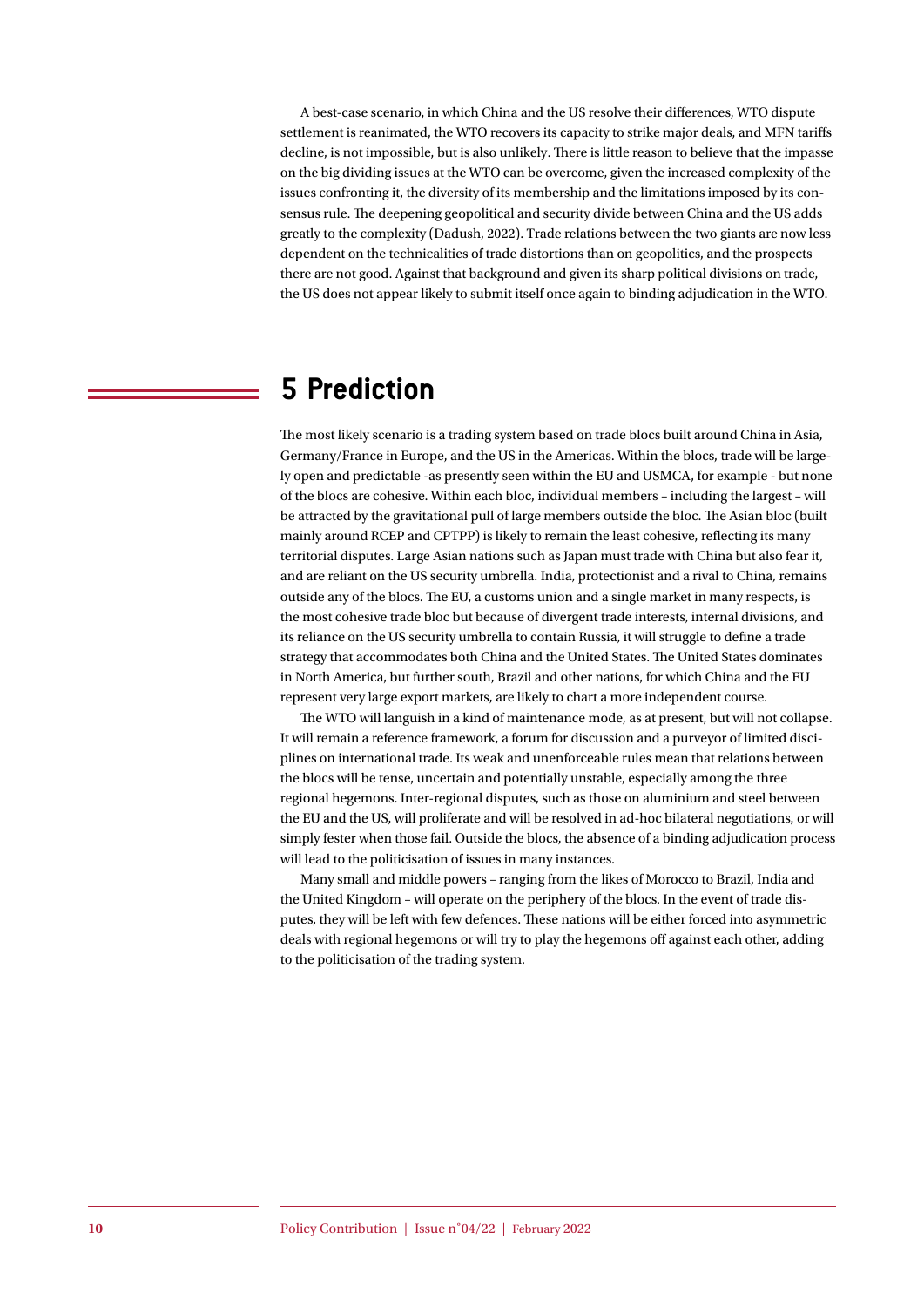# **6 Policy**

To deal with a world trading system based on regional blocs, and to guard against worst-case scenarios, countries should initiate or consolidate bilateral and regional deals with their main trading partners, including those outside their geographic regions. Where bilateral deals are not possible, countries should at least seek to establish regular consultation mechanisms. These could prove useful not only to forge deals when the time is right, but also to avert disputes and, when a dispute occurs, to set up ad-hoc resolution procedures, such as arbitration.

Countries should continue to support multilateral and plurilateral initiatives in the WTO and should aim to re-establish the dispute settlement system in some form (eg arbitration under GATT Article 25 as per the interim arrangement of which the EU is part). However, they should also recognise the limitations of what can be achieved in that forum. Where progress stalls, countries should consider pursuing 'closed' or 'open' plurilateral deals outside the WTO.

Within this broad framework, policy priorities will vary depending on each country's situation: a fertile area for further research.

EU members are already well positioned, since a large share of their trade occurs within the bloc and, as members of a customs union, they can rely on a vast network of agreements with third parties. Some of these are high quality, deep agreements that go beyond trade in goods to cover services and investment. The EU's main challenge is to develop a coherent trade strategy that captures opportunities in China while retaining strong links with the US. The EU's trade policy – like that of China and the US – will be heavily conditioned by geopolitics, so the deftness of the EU's diplomacy will matter greatly in determining trade outcomes. The EU should revive the idea of a trade agreement with the US, perhaps a less ambitious deal than the ill-fated Transatlantic Trade and Investment Partnership. The EU could also consider applying to CPTPP, as China and the UK have done, mainly in a quest to cement its links with all of East Asia, the world's largest and fastest growing economy. The EU and China should seek a political compromise that enables ratification of the CAI.

China has continued to support the WTO and has complied with its rulings when found at fault. In recent years, China has also sought to negotiate numerous bilateral and regional deals, with considerable success. The size of China's market and its dynamism provides it with a big advantage in trade negotiations, whether they are aimed at reciprocal opening or to avert and deal with disputes. China's ideal may be to build a free trade area covering Asia or even across the Pacific. But to do so, it will either risk suffering great losses in its most important export market, the US, or it will have to find a modus vivendi with its rival. Achieving that goal will require geopolitical and security compromises that go beyond the scope of this Policy Contribution. In the narrow economic sphere, to reach a measure of agreement with the US, China will have to pursue structural reforms that limit the trade-distorting effects of its mixed economy. China will also have to recognise that, though it is a self-declared developing country, it bears major systemic responsibilities given its weight in world markets. China's application to CPTPP is a step in the right direction.

The US is a special case because more than any other country it can – despite its diminishing sole superpower status – shape the world trading system as much as it must adjust to it. A huge and diverse economy rich in human capital and natural resources, the US is the nation least forced to depend on international trade, but – because of its technological lead and the primacy of many of its firms in the fastest growing sectors – it is also that most likely to derive benefits from exporting and investing across the world. More than at any time since the Cold War, its national security and the preservation of its alliances demand that it remains engaged in world trade.

The US faces a major choice: whether, as a nation of laws, it wants a world trading system based on rules, or one that is based on power. If it opts for the former, it will have to sacrifice some autonomy, but it is possible that some aspects of the good scenario described above will

**The EU's main challenge is to develop a strategy that captures opportunities in China while retaining strong links with the US**